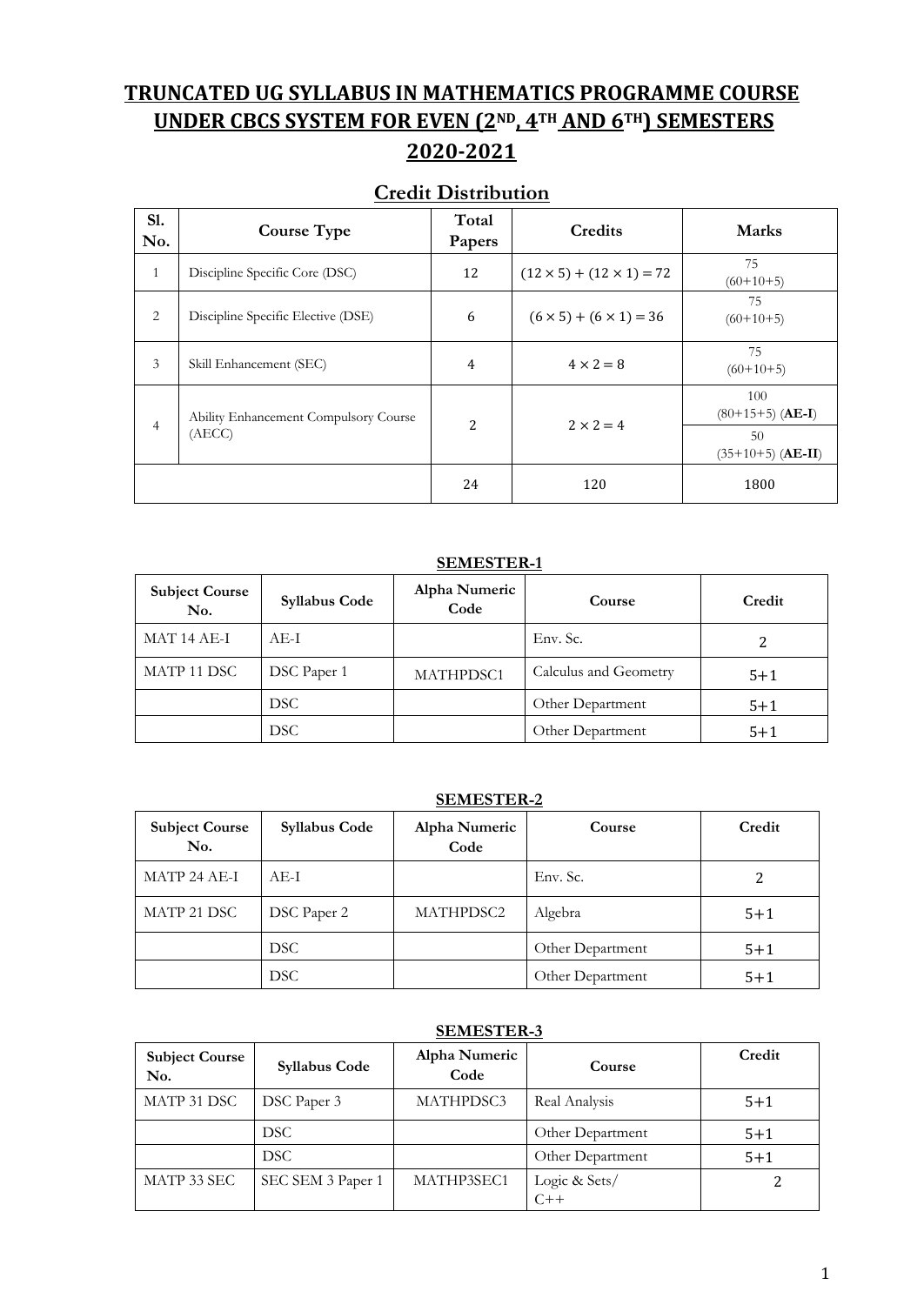| <b>Subject Course</b><br>No. | <b>Syllabus Code</b> | Alpha Numeric<br>Code | Course                                | Credit  |
|------------------------------|----------------------|-----------------------|---------------------------------------|---------|
| MATP 41 DSC                  | DSC Paper 4          | <b>MATHPDSC4</b>      | D.E & Vector Calculus                 | $5 + 1$ |
|                              | DSC.                 |                       | Other Department                      | $5 + 1$ |
|                              | DSC.                 |                       | Other Department                      | $5 + 1$ |
| MATP 43 SEC                  | SEC SEM 4 Paper 2    | MATHP4SEC2            | Theory of Equations/<br>Number Theory | 2       |

#### **SEMESTER-4**

### **SEMESTER-5**

| Subject<br>Course No. | <b>Syllabus Code</b> | Alpha Numeric<br>Code | <b>Course</b>                                        | Credit                   |
|-----------------------|----------------------|-----------------------|------------------------------------------------------|--------------------------|
| MATP 52 DSE           | DSE Paper 1          | <b>MATHPDSE1</b>      | Mechanics/<br>Group Theory and Linear Algebra        | $5 + 1$                  |
|                       | <b>DSE</b>           |                       | Other Department                                     | $5 + 1$                  |
|                       | <b>DSE</b>           |                       | Other Department                                     | $5 + 1$                  |
| MATP 53 SEC           | SEC SEM 5 Paper 1    | MATHP5SEC1            | Probability and Statistics/<br>Differential Geometry | $\overline{\mathcal{L}}$ |

#### **SEMESTER-6**

| Subject<br>Course No. | <b>Syllabus Code</b> | Alpha Numeric<br>Code | Course                                                    | Credit  |
|-----------------------|----------------------|-----------------------|-----------------------------------------------------------|---------|
| MATP 62 DSE           | DSE Paper 2          | <b>MATHPDSE2</b>      | Metric Spaces and Complex Analysis/<br>Linear Programming | $5 + 1$ |
|                       | <b>DSE</b>           |                       | Other Department                                          | $5 + 1$ |
|                       | <b>DSE</b>           |                       | Other Department                                          | $5 + 1$ |
| MATP 63 SEC           | SEC SEM 6 Paper 2    | MATHP6SEC2            | Graph Theory/<br>Boolean Algebra and Automata Theory      | າ       |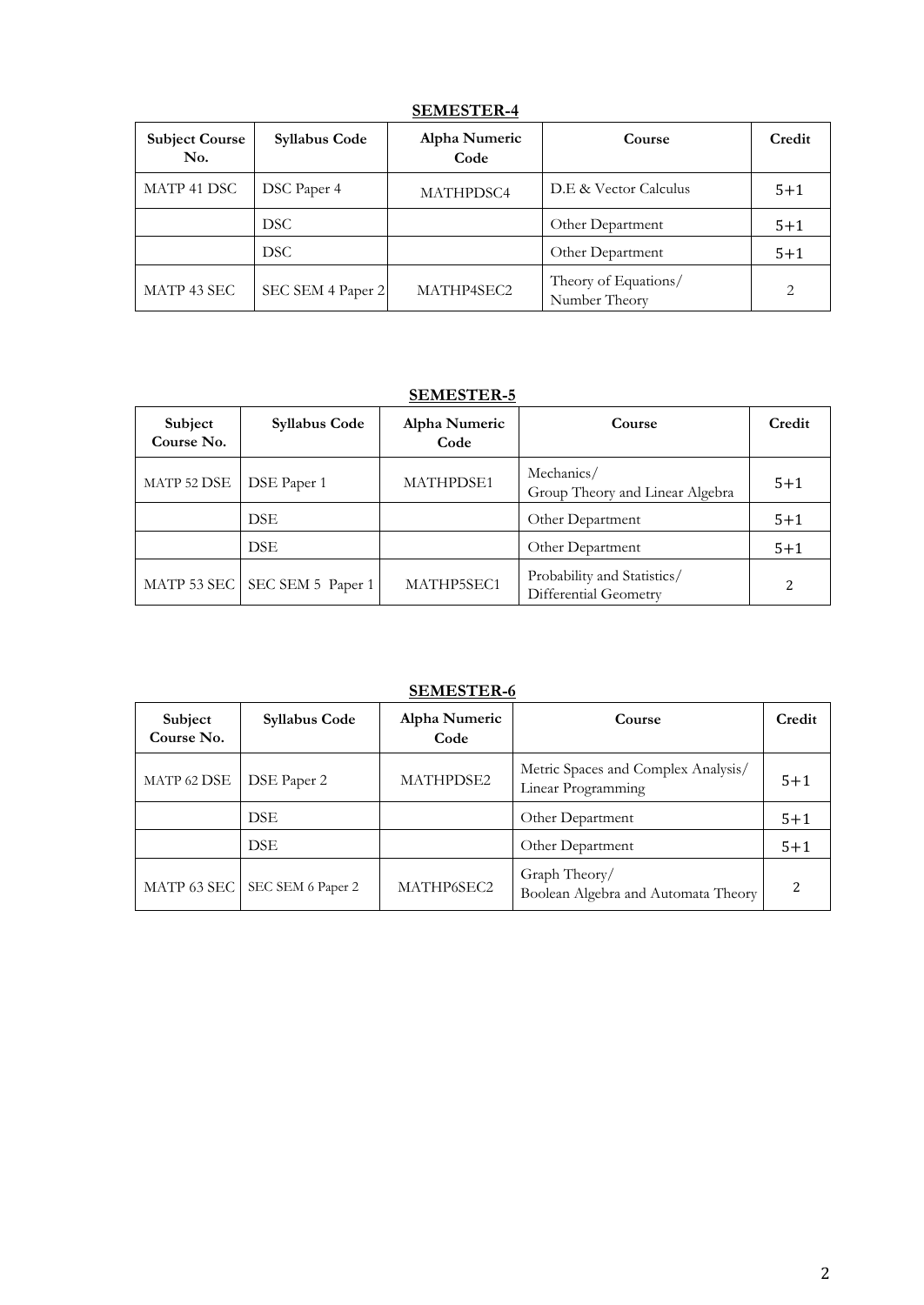# **DETAILED SYLLABUS**

| <b>Subject Course</b><br>No. | <b>Syllabus Code</b> | Alpha Numeric<br>Code | <b>Course</b>    | Credit  |
|------------------------------|----------------------|-----------------------|------------------|---------|
| MATP 24 AE-I                 | AE-I                 |                       | Env. Sc.         | 2       |
| MATP 21 DSC                  | DSC Paper 2          | MATHPDSC2             | Algebra          | $5 + 1$ |
|                              | DSC.                 |                       | Other Department | $5 + 1$ |
|                              | DSC.                 |                       | Other Department | $5 + 1$ |

### **SEMESTER-2**

## **MATP 24 DSC Paper 2 (MATHPDSC2): ALGEBRA**

6 Credits

#### **Unit 1**

Polar form of complex numbers, n<sup>th</sup> roots of unity, De Moivre's theorem (statement only) and its applications.

Theory of equations: Relation between roots and coefficients, transformation of equation, Descartes rule of signs, cubic and biquadratic equation.

Inequality: The inequality involving AM≥ GM≥ HM, Cauchy-Schwartz inequality (statement) and its application.

#### **Unit 2**

Equivalence relations, Functions, Composition of functions, Invertible functions, Congruence relation between integers. Principles of mathematical induction, Statement of Fundamental Theorem of Arithmetic.

#### **Unit 3**

Row reduction and echelon forms, Rank of matrix, Eigen values, Eigen vectors, Cayley-Hamilton theorem and its use in finding the inverse of a matrix. Solution of system of linear equations  $Ax = b$  by using row reduced echelon form.

- Titu Andreescu and Dorin Andrica, Complex Numbers from A to Z, Birkhauser, 2006
- Edgar G. Goodaire and Michael M. Parmenter, Discrete Mathematics with Graph Theory, 3rd Ed., Pearson Education (Singapore) P. Ltd., Indian Reprint, 2005.
- David C. Lay, Linear Algebra and its Applications, 3rd Ed., Pearson Education Asia, Indian Reprint, 2007.
- K. B. Dutta, Matrix and linear algebra.
- **O** K. Hoffman, R. Kunze, Linear algebra.
- W. S. Burnstine and A. W. Panton, Theory of equations.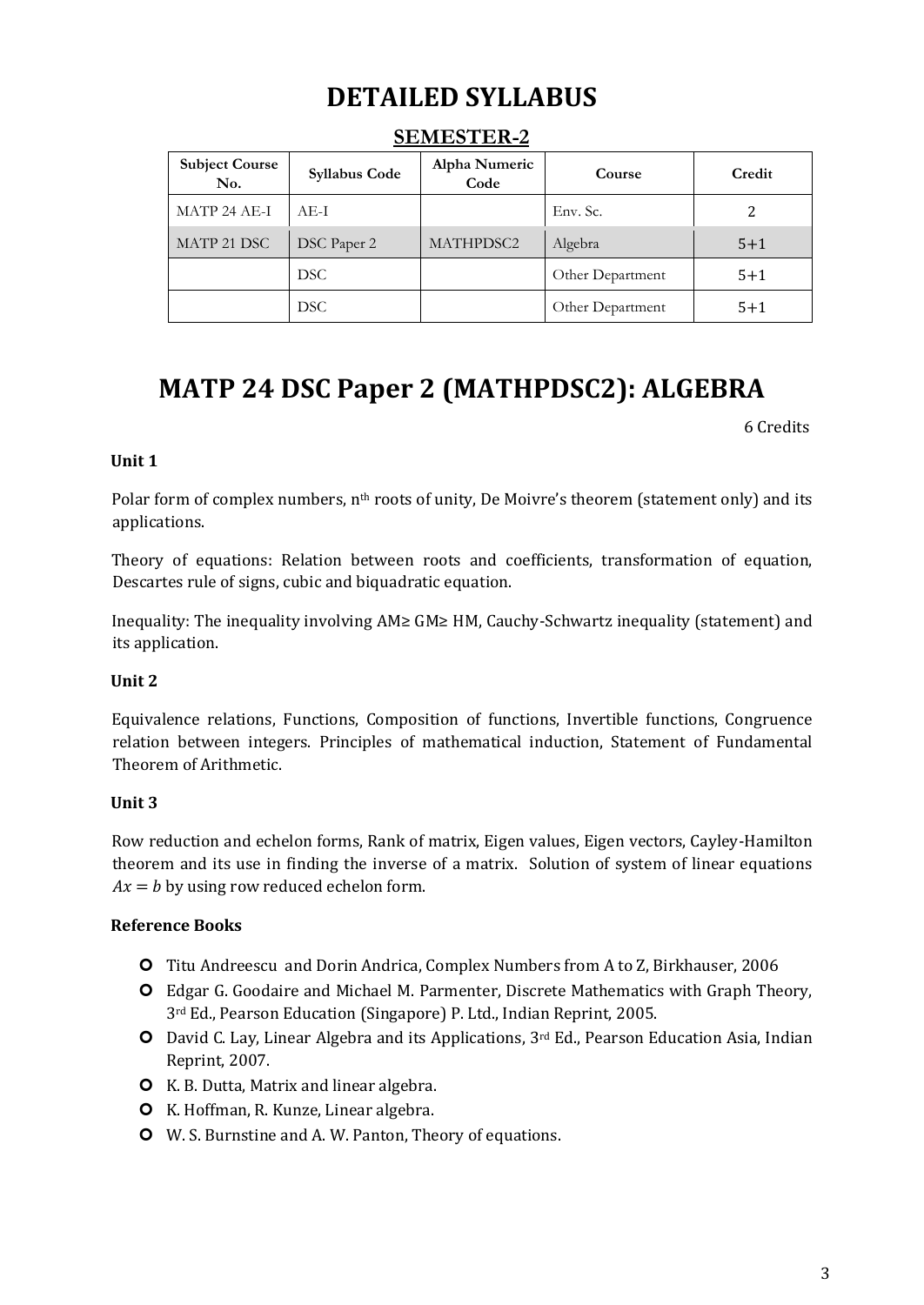| Subject Course No. | <b>Syllabus Code</b> | Alpha Numeric<br>Code | Course                                | Credit  |
|--------------------|----------------------|-----------------------|---------------------------------------|---------|
| MATP 41 DSC        | DSC Paper 4          | MATHPDSC4             | D.E & Vector Calculus                 | $5 + 1$ |
|                    | DSC.                 |                       | Other Department                      | $5 + 1$ |
|                    | <b>DSC</b>           |                       | Other Department                      | $5 + 1$ |
| MATP 43 SEC        | SEC SEM 4 Paper 2    | MATHP4SEC2            | Theory of Equations/<br>Number Theory | 2       |

### **SEMESTER-4**

### **MATP 41 DSC PAPER 4 (MATHPDSC4): DE & VECTOR CALCULUS**

6 Credits

#### **Unit 1**

Lipschitz condition and Picard's Theorem (Statement only), General solution of homogeneous equation of second order, Wronskian, Linear homogeneous and non-homogeneous equations of higher order with constant coefficients, Euler's equation, Method of undetermined coefficients, Method of variation of parameters.

#### **Unit 2**

System of linear differential equations, Types of linear systems, Differential operators, An operator method for linear systems with constant coefficients, Homogeneous system of two linear equations with constant coefficients in two unknown functions.

#### **Unit 3**

Introduction to vector functions, Operations with vector-valued functions, Limits and continuity of vector functions.

- C. H. Edwards and D. E. Penny, Differential Equations and Boundary Value problems Computing and Modeling, Pearson Education India, 2005.
- S. L. Ross, Differential Equations, 3rd Ed., John Wiley and Sons, India, 2004.
- Martha L Abell, James P Braselton, Differential Equations with MATHEMATICA, 3rd Ed., Elsevier Academic Press, 2004.
- Murray, D., Introductory Course in Differential Equations, Longmans Green and Co.
- **O** Boyce and Diprima, Elementary Differential equations and boundary Value problems, Wiley.
- G. F. Simmons, Differential Equations, Tata McGraw Hill.
- Marsden, J., and Tromba, Vector Calculus, McGraw Hill.
- Maity, K. C. and Ghosh, R. K. Vector Analysis, New Central Book Agency (P) Ltd. Kolkata.
- M. R. Speigel, Schaum's outline of Vector Analysis.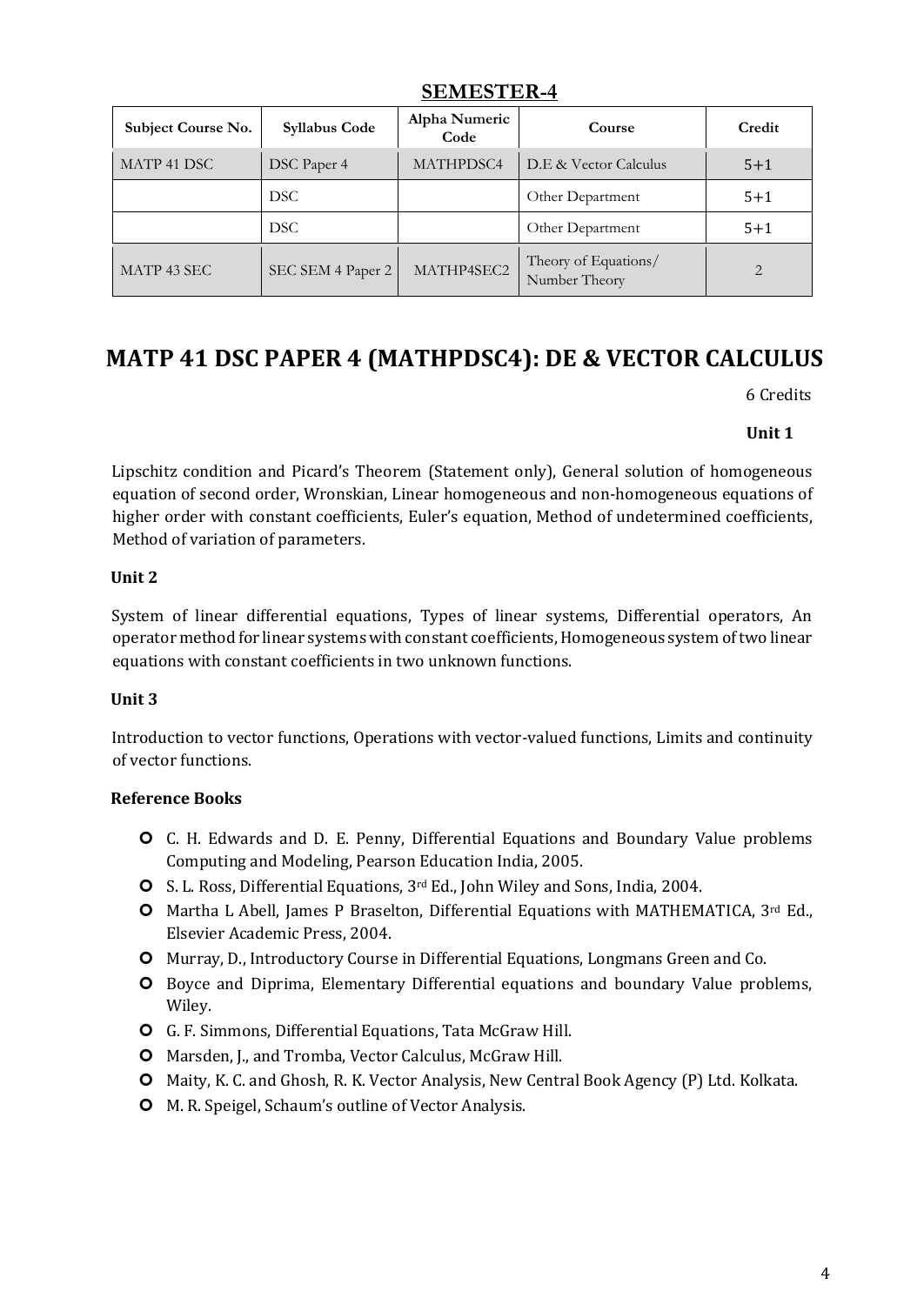### **MATP 43 SEC Paper 2 (MATHP4SEC2): THEORY OF EQUATIONS**

2 Credits

#### **Unit 1**

Polynomials, Divisional algorithm (statement only), Process of Synthetic division, Statement of Fundamental Theorem of Algebra, Nature of roots of an equation, Rolle's Theorem (statement only), Descartes' rule of signs, Separation of the roots of equations, Relation between the roots and the coefficients of equations and its application in symmetric function of the roots.

#### **Unit 2**

Transformation of equations, Solutions of reciprocal and binomial equations, Algebraic solutions of a cubic equation by Cardon's method and a biquadratic equation by Ferrari's method, Finding the number of real roots of a polynomial in a given interval using Strum's algorithm.

#### **Reference Books**

- W.S. Burnside and A.W. Panton, The Theory of Equations, Dublin University Press, 1954.
- C. C. MacDuffee, Theory of Equations, John Wiley & Sons Inc., 1954.

# **OR**

### **MATP 43 SEC Paper 2 (MATHP4SEC2): NUMBER THEORY**

2 Credits

#### **Unit 1**

Diophantine equation, Gaussian integers, Euclidean Algorithm for GCD, linear representation of GCD, primes and factorizations, consequences of unique prime factorization, linear Diophantine equation.

#### **Unit 2**

Congruence arithmetic, Linear congruence, Chinese remainder theorem, inverse mod p, Fermat's little Theorem, congruence theorem of Wilson and Lagrange, Divisibility and primes in  $\mathbb Z$  and  $\mathbb Z[i]$ . Conjugates, division in ℤ[i].

- Elements of Number Theory, John Stillwell, springer, 2003.
- An introduction to theory of numbers, Niven and Zuckerman, Wiley 1991.
- David M. Burton, Elementary Number Theory, 6th Ed., Tata McGraw‐Hill (Indian) 2007.
- O Neville Robinns, Beginning Number Theory, 2nd Ed., Narosa Publishing House Pvt. Ltd., Delhi, 2007.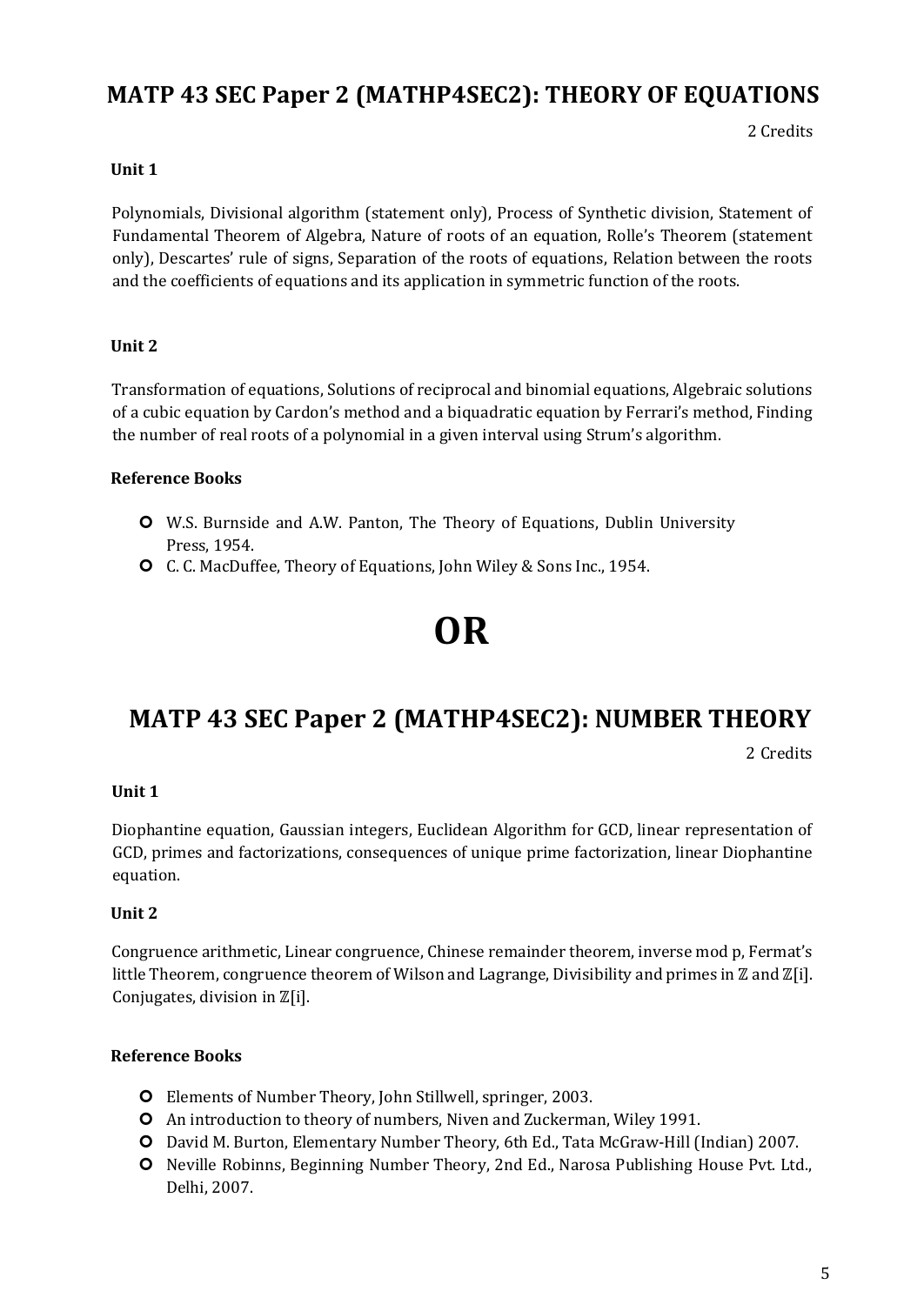### **SEMESTER-6**

| Subject<br>Course No. | <b>Syllabus Code</b> | Alpha Numeric<br>Code | Course                                                    | Credit  |
|-----------------------|----------------------|-----------------------|-----------------------------------------------------------|---------|
| MATP 62 DSE           | DSE Paper 2          | MATHPDSE2             | Metric Spaces and Complex Analysis/<br>Linear Programming | $5 + 1$ |
|                       | <b>DSE</b>           |                       | Other Department                                          | $5 + 1$ |
|                       | <b>DSE</b>           |                       | Other Department                                          | $5 + 1$ |
| MATP 63 SEC           | SEC SEM 6 Paper 2    | MATHP6SEC2            | Graph Theory /<br>Boolean Algebra and Automata Theory     |         |

# **MATP 62 DSE Paper 2 (MATHPDSE2): METRIC SPACES AND COMPLEX ANALYSIS**

6 Credits

#### **Unit 1**

Metric spaces: Definition and examples, Open and closed balls, neighbourhood, open set, interior of a set, Limit point of a set, closed set, diameter of a set, dense sets, subspaces, separable spaces, Sequences in metric spaces, Cauchy sequences, Complete metric spaces, Cantor's theorem.

#### **Unit 2**

Basic properties of complex numbers, Limits, continuity, regions in the complex plane, functions of complex variable, Derivatives, Cauchy-Riemann equations, sufficient conditions for differentiability.

#### **Unit 3**

Analytic functions, examples of analytic functions, derivative and integral of functions, Cauchy integral formula (statement only) and its applications.

- **O** S. Kumaresan, Topology of Metric Spaces, 2<sup>nd</sup> Ed., Narosa Publishing House, 2011.
- G. F. Simmons, Introduction to Topology and Modern Analysis, McGraw-Hill, 2004.
- $\bullet$  James Ward Brown and Ruel V. Churchill, Complex Variables and Applications, 8th Ed., McGraw – Hill International Edition, 2009.
- **O** S. Ponnusamy, Foundations of Complex analysis.
- O Joseph Bak and Donald J. Newman, Complex Analysis, 2<sup>nd</sup> Ed., Undergraduate texts in Mathematics, Springer-Verlag New York, Inc., New York, 1997.
- E. M. Stein and R. Shakrachi, Complex Analysis, Princeton University Press.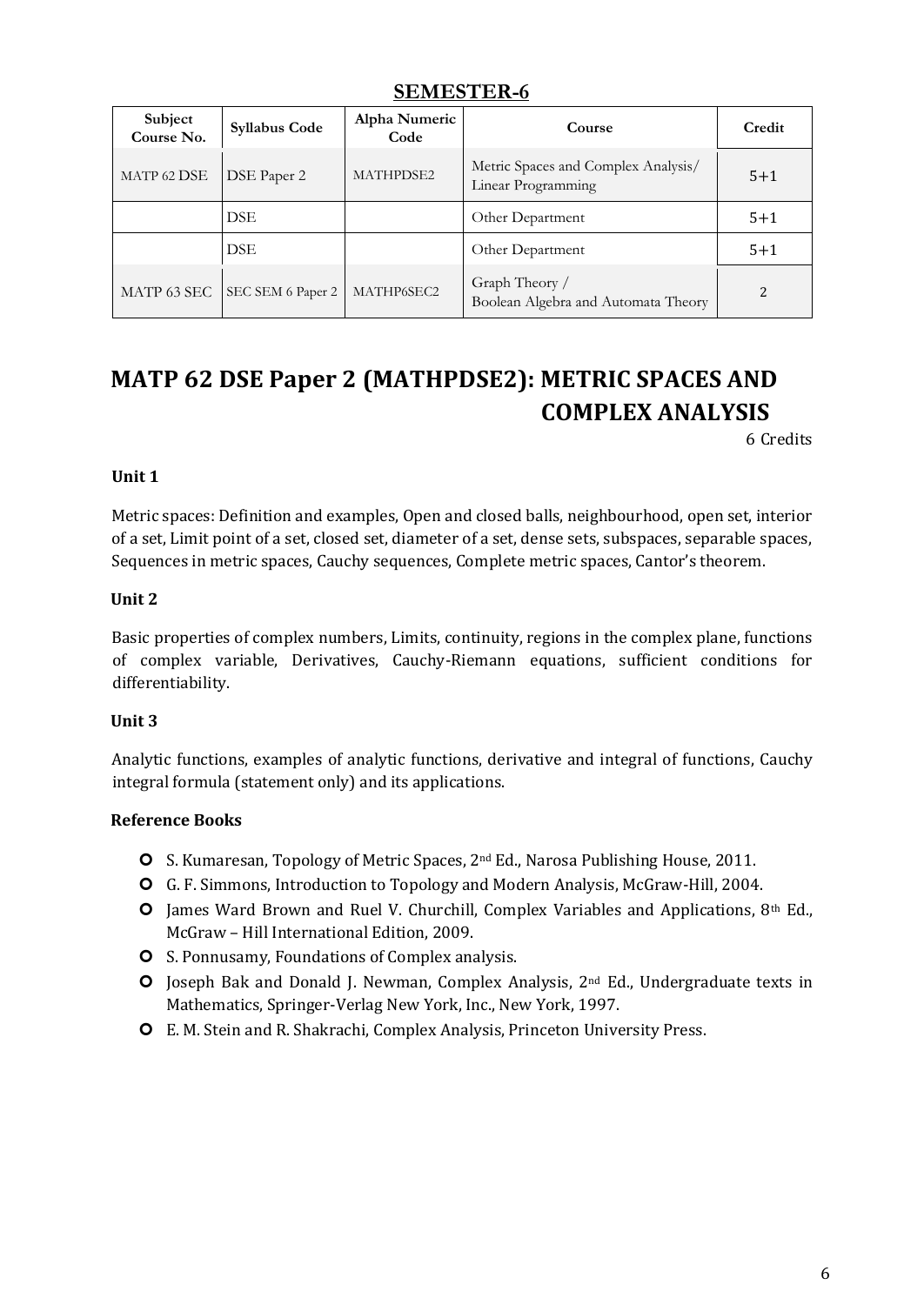# **OR**

## **MATP 62 DSE Paper 2 (MATHPDSE2): LINEAR PROGRAMMING**

6 Credits

#### **Unit 1**

Introduction to linear programming problem and their formulation. Graphical solution, Optimal solution and unboundedness, Basic feasible solutions, convex sets, Simplex method in tableau format, Big‐M method.

#### **Unit 2**

Transportation problem and its mathematical formulation, northwest‐corner method, least cost method and Vogel approximation method. Assignment problem and its mathematical formulation, Hungarian method for solving assignment problem.

#### **Unit 3**

Formulation of two persons zero sum games, solving two persons zero sum games including mixed strategies only.

#### **Reference Books**

- **O** Hamdy A. Taha, Operations Research, An Introduction, 8th Ed., Prentice-Hall India, 2006.
- G. Hadley, Linear Programming, Narosa Publishing House, New Delhi, 2002.

# **MATP 63 SEC Paper 2 (MATHP6SEC2): GRAPH THEORY**

2 Credits

#### **Unit 1**

Definition, examples and basic properties of graphs, Paths, Shortest paths, Cycles, Tree, Spanning tree, Complete graphs, Bipartite graphs, Isomorphism of graphs.

#### **Unit 2**

Representation of a graph by matrix, Adjacency matrix, Incidence matrix, Weighted graph. Eulerian circuits, Eulerian graph, Hamiltonian cycles.

- B.A. Davey and H.A. Priestley, Introduction to Lattices and Order, Cambridge University Press, Cambridge, 1990.
- Edgar G. Goodaire and Michael M. Parmenter, Discrete Mathematics with Graph Theory, 2ndEdition, Pearson Education (Singapore) P. Ltd., Indian Reprint 2003.